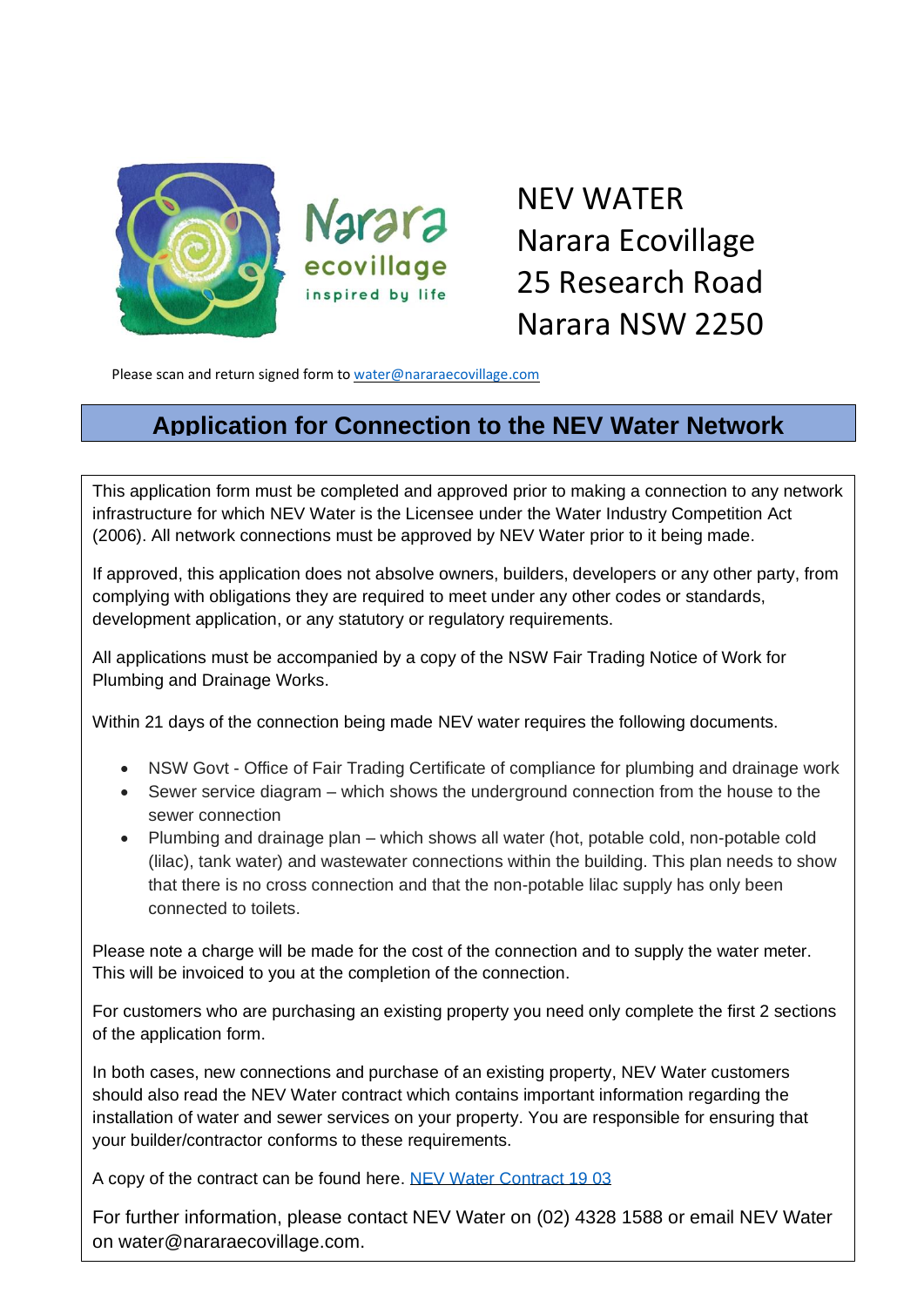## **Site address**

| Lot Number            |  |
|-----------------------|--|
| <b>Street Address</b> |  |
| DA Approval Number    |  |

# **Applicant contact details**

| Mobile phone number         |  |
|-----------------------------|--|
| Home Phone number           |  |
| Preferred email address     |  |
| Current residential address |  |

## **Contractor details**

| Name of plumber and         |  |
|-----------------------------|--|
| company name if appropriate |  |
| Licence number              |  |
| Mobile phone number         |  |
| Office Phone number         |  |
| Preferred email address     |  |
| Postal address              |  |